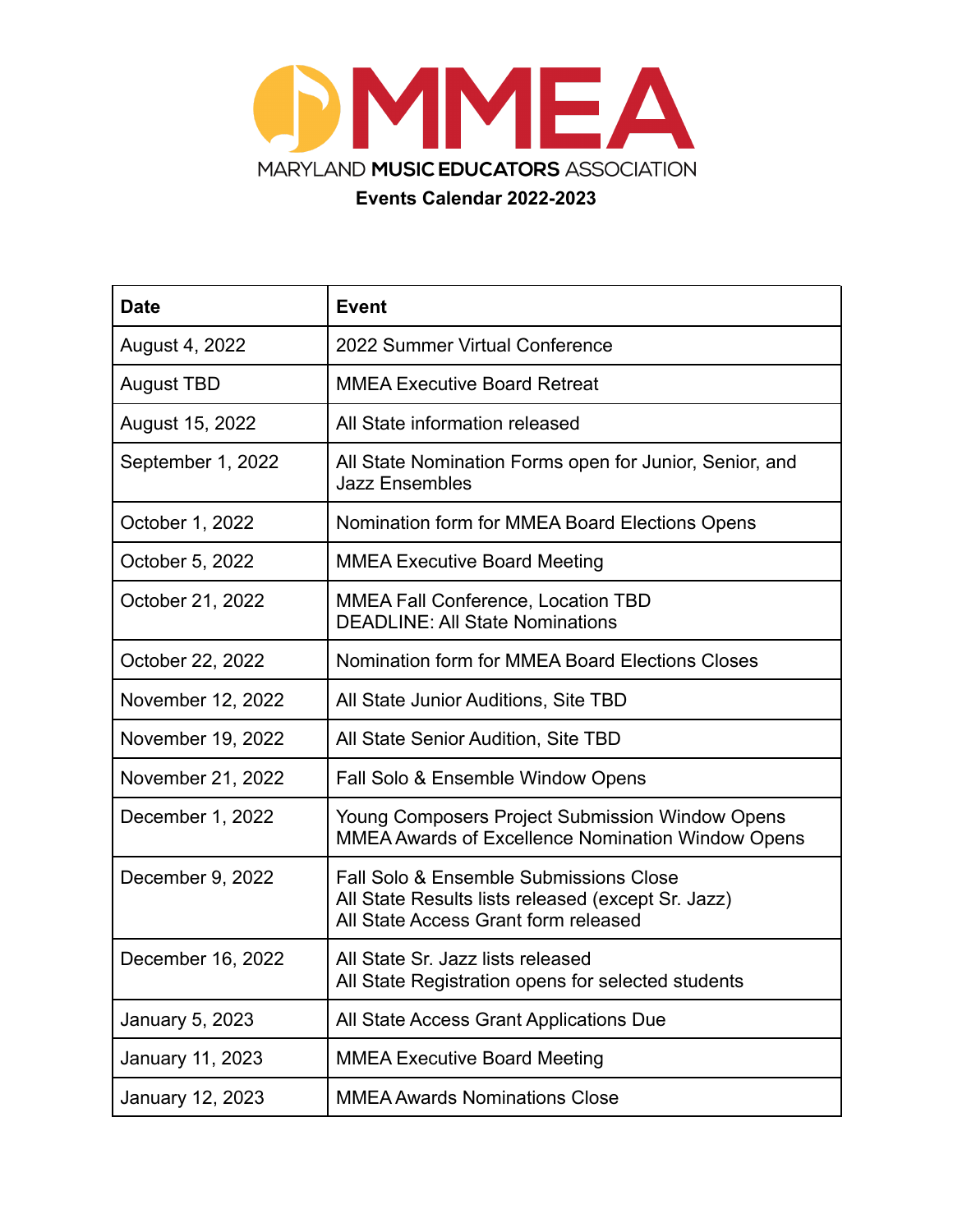## MMEA MARYLAND MUSIC EDUCATORS ASSOCIATION

## **Events Calendar 2022-2023**

| January 13, 2023     | <b>Fall Solo &amp; Ensemble Results Released</b><br><b>MMEA Elections Open</b>                              |
|----------------------|-------------------------------------------------------------------------------------------------------------|
| January 15, 2023     | All State Registration Deadline                                                                             |
| February 13, 2023    | <b>MMEA Elections Close</b>                                                                                 |
| February 16-19, 2023 | All State Junior Chorus and Orchestra (Location TBD)                                                        |
| February 17, 2023    | <b>MMEA Election Results Released</b>                                                                       |
| February 25, 2023    | All State Senior Jazz (Location TBD)                                                                        |
| March 3-5, 2023      | <b>MMEA Annual Inservice Conference (Baltimore Convention</b><br>Center)                                    |
|                      | All State Jr. Band, Sr. Band, Sr. Orchestra, Sr. Chorus (TBD)<br>rehearsals at Baltimore Convention Center) |
| March 27, 2023       | Deadline: High School Band, Orchestra, and Chorus State<br><b>Festival Applications</b>                     |
| April 1, 2023        | Deadline: Young Composers Project Submissions                                                               |
| April 3, 2023        | Deadline: State Solo and Ensemble Applications                                                              |
| April 12, 2023       | <b>MMEA Executive Board Meeting</b>                                                                         |
| April 17, 2023       | Deadline: State Solo and Ensemble Festival Eligibility<br>Forms                                             |
| April 18, 2023       | Deadline: Middle School Band, Chorus, and Orchestra<br><b>State Festival Applications</b>                   |
| April 24-28, 2023    | State High School Band, Chorus, and Orchestra Festivals<br>(Location TBD)                                   |
| May 8-12, 2023       | State Middle School Band, Chorus, and Orchestra Festivals<br>(Location TBD)                                 |
| May 13, 2023         | State String and Vocal Solo & Ensemble Festival (TBD)                                                       |
| May 20, 2023         | State Wind & Percussion Solo & Ensemble Festival (TBD)                                                      |
| June 14, 2023        | <b>MMEA Executive Board Meeting</b>                                                                         |